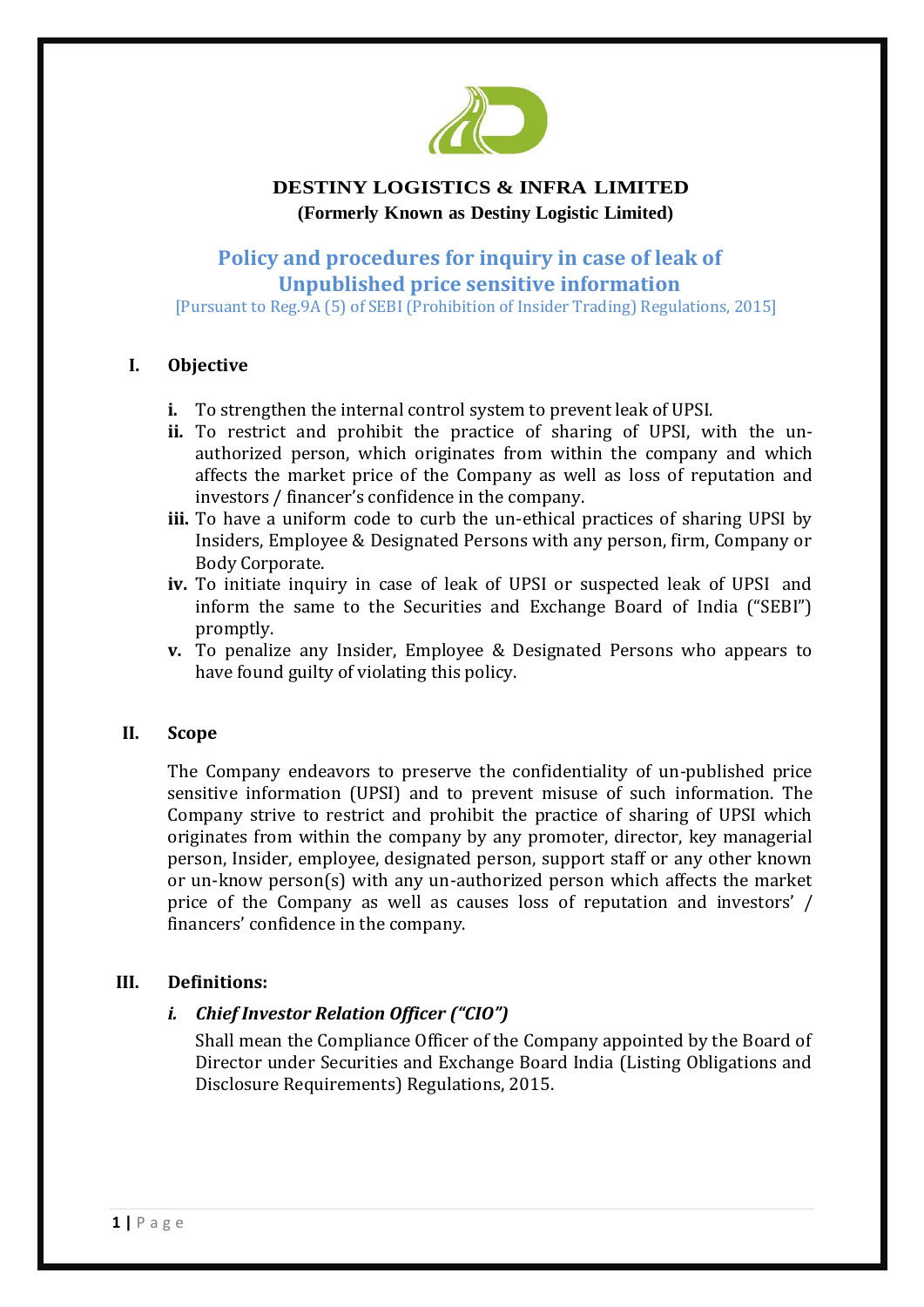#### *ii. Leak of UPSI*

shall mean communication of information which is / shall be UPSI by any Insider, Employee & Designated Persons or any other known or unknown person to any person other than a person(s) authorized by the Board or Chief Investor Relation Officer (CIO) of the Company after following the due process prescribed in this behalf in the Code of Practices Fair Disclosure of the Company and /or under SEBI (Listing Obligations and Disclosure Requirements) Regulations, 2015 and/or SEBI (Prohibition of Insider Trading) Regulations, 2015 and any amendment, re-amendment or reenactment thereto.

#### *iii. Support Staff*

Shall include IT staff or secretarial staffs who have access to unpublished price sensitive information.

#### *iv. Un-published Price Sensitive Information ("UPSI")*

*Shall mean* any information, relating to a company or its securities, directly or indirectly, that is not generally available which upon becoming generally available, is likely to materially affect the price of the securities and shall, ordinarily including but not restricted to, information relating to the following;

a) Quarterly/Half yearly financial results of the Company;

b) Intended declaration of dividends (Interim and Final);

c) Change in capital structure i.e. Issue of securities, buy - back of securities or any forfeiture of shares or change in market lot of the Company's shares;

d) Mergers, De-mergers, Amalgamation, Acquisitions, De-listing of Securities, Scheme of Arrangement or Takeover, disposals, spin off or selling division of whole or substantially whole of the undertaking and expansion of business and such other transactions;

e) Any major expansion plans or execution of new projects or any significant changes in policies, plans or operations of the Company;

f) Changes in key managerial personnel;

g) Material events in accordance with Securities and Exchange Board of India (Listing Obligations and Disclosure Requirements) Regulations, 2015; and

h) Any other matter as may be prescribed under the Listing Regulations and/or Corporate Law to be price sensitive, from time to time.

*Note: Words and expressions used and not defined in this Code but defined in the SEBI (Prohibition of Insider Trading) Regulations, 2015, the Securities and Exchange Board of India Act, 1992 (15 of 1992), the Securities Contracts (Regulation) Act, 1956 (42 of 1956), the Depositories Act, 1996 (22 of 1996) or the Companies Act, 2013 (18 of 2013) and the Rules and Regulations made there under shall have the meanings respectively assigned to them in those legislation.*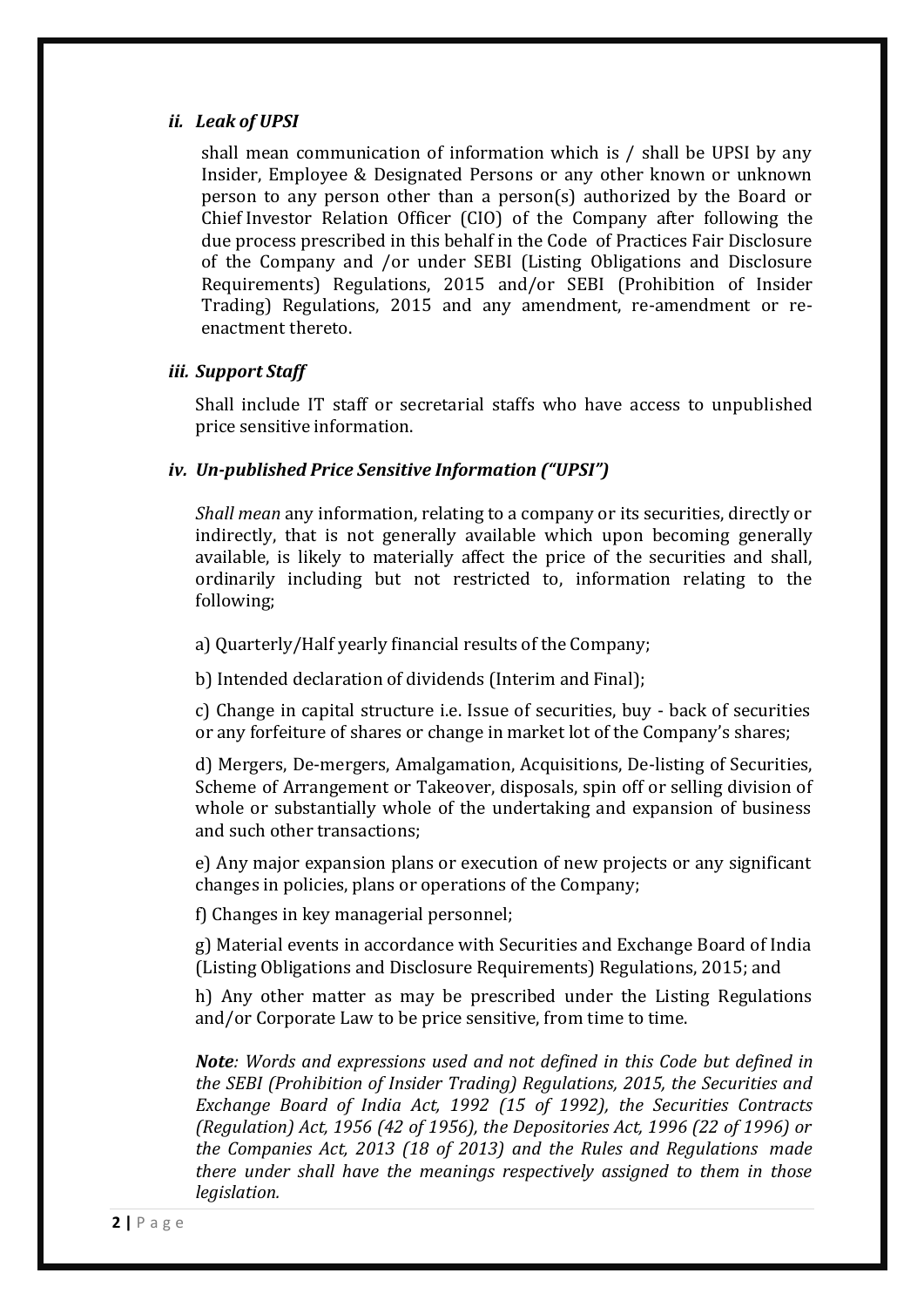### *v. Duties of Chief Investor Relations Officer:*

The CIO shall be responsible to;

(i) Oversee the Compliance of this policy.

*(ii)* Report the incident of actual or suspected leak of UPSI to the *Securities and Exchange Board of India.*

(iii) Intimate the incident of actual or suspected leak of UPSI to the Stock Exchanges.

(iv)To co-ordinate with and disclose the relevant facts of the incident of actual or suspected leak of UPSI to the Enquiry committee.

#### *vi. Disclosure of actual of suspected leak of UPSI to Stock Exchanges:*

*On becoming aware of actual or suspected leak of Unpublished Price Sensitive Information of the Company, the CIO shall ensure that the same shall be promptly intimated to the Stock Exchanges on which the securities of the Company are listed* in the format as set out in "**Annexure A**" to this policy.

#### *vii. Report of actual of suspected leak of UPSI to SEBI:*

*On becoming aware of actual or suspected leak of Unpublished Price Sensitive Information of the Company, the CIO shall ensure that a report on such actual or suspect leak of UPSI, preliminary enquiry thereon and results thereof shall be promptly made to the SEBI* in the format as set out in "**Annexure B**" to this policy.

#### *viii. Constitution of Enquiry Committee:*

The Board of Directors or any Committee authorized by them in this behalf shall constitute a committee to be called as "Enquiry Committee".

The Enquiry Committee shall consist of minimum 3 (three) Members which shall include Managing Director, Chief Financial Officer and Chief Investor Relation Officer and any other officer of the Company as may be mutually decided by Managing Director, Chief Financial Officer and Chief Investor Relation Officer of the Company.

#### *ix. Duties of Enquiry Committee:*

The Enquiry Committee shall be responsible to

(a) To conduct a preliminary enquiry to ascertain the truth contained in the information or complaint pertaining to actual or suspected leak of UPSI, if any; and

(b) To authorize any person to collect necessary support material; and

(c) To decide disciplinary action thereon.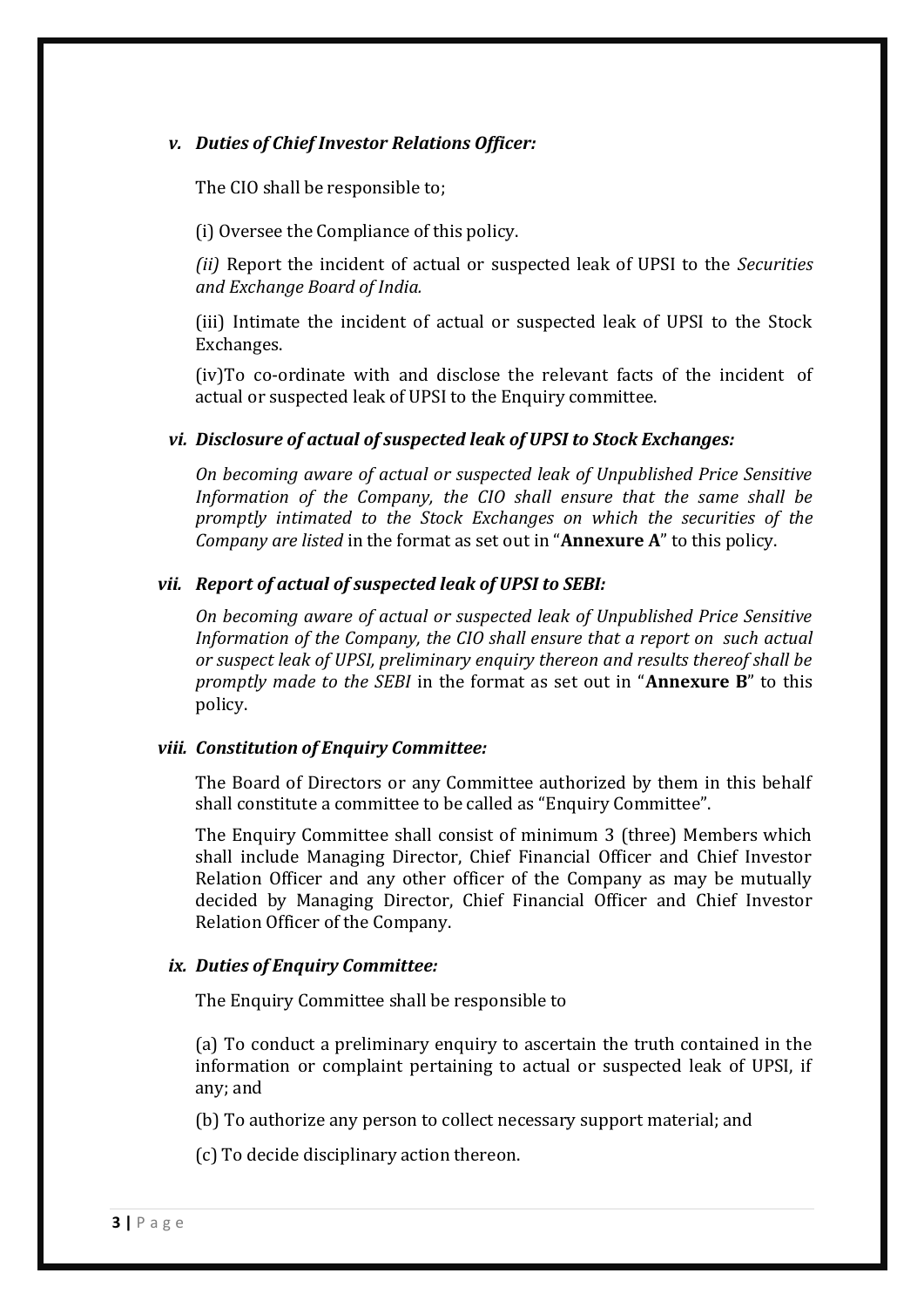### **x. Procedure for enquiry in case of leak of UPSI:**

On becoming aware of sue moto or otherwise, of actual or suspected leak of Unpublished Price Sensitive Information of the Company by any promoter, director, key managerial person, Insider, employee, designated person, support staff or any other known or un-know person, the CIO after informing the same to the Managing Director or Chief Financial Officer of the Company, shall follow the below mentioned procedure in order to enquire and/or investigate the matter to ensure.

# **(a) Preliminary Enquiry:**

Preliminary enquiry is a fact-finding exercise. The object of preliminary enquiry is to ascertain the truth or otherwise of the allegations contained in the information or complaint, if any, and to collect necessary available material in support of the allegations, and thereafter to decide whether there is justification to embark any disciplinary action.

The Enquiry Committee shall appoint and / or authorize any person(s), as it may deem fit, to initiate/conduct an enquiry to collect the relevant fact, material substances on actual or suspected leak of UPSI.

# **(b) Report of Preliminary Enquiry to the Enquiry Committee:**

The Person(s) appointed/authorized to enquire the matter of actual or suspected leak of UPSI submit his/her report to the Enquiry Committee within 7 days from the date of his appointment on this behalf.

# **(c) Disciplinary Action:**

The Disciplinary action(s) shall include wage freeze, suspension, recovery, claw back, termination etc., as may be decided by the Members of the Committee.

# **xi. Amendment**

The Board of Directors of the Company, subject to applicable laws, rules & Regulations, may amend / substitute any provision(s) with a new provision(s) or replace this entire Policy with a new Policy.

In any circumstance where the terms of this Policy differ from any law, rule, regulation etc. for the time being in force, the law, rule, regulation etc. shall take precedence over this Policy.

This Policy and any subsequent amendment(s) thereto, shall be promptly intimated to the Stock Exchanges, if required under SEBI (Listing Obligations and Disclosure Requirements) Regulations, 2015 and/or SEBI (Prohibition of Insider Trading) Regulations, 2015 and any amendment, re-amendment or re-enactment thereto.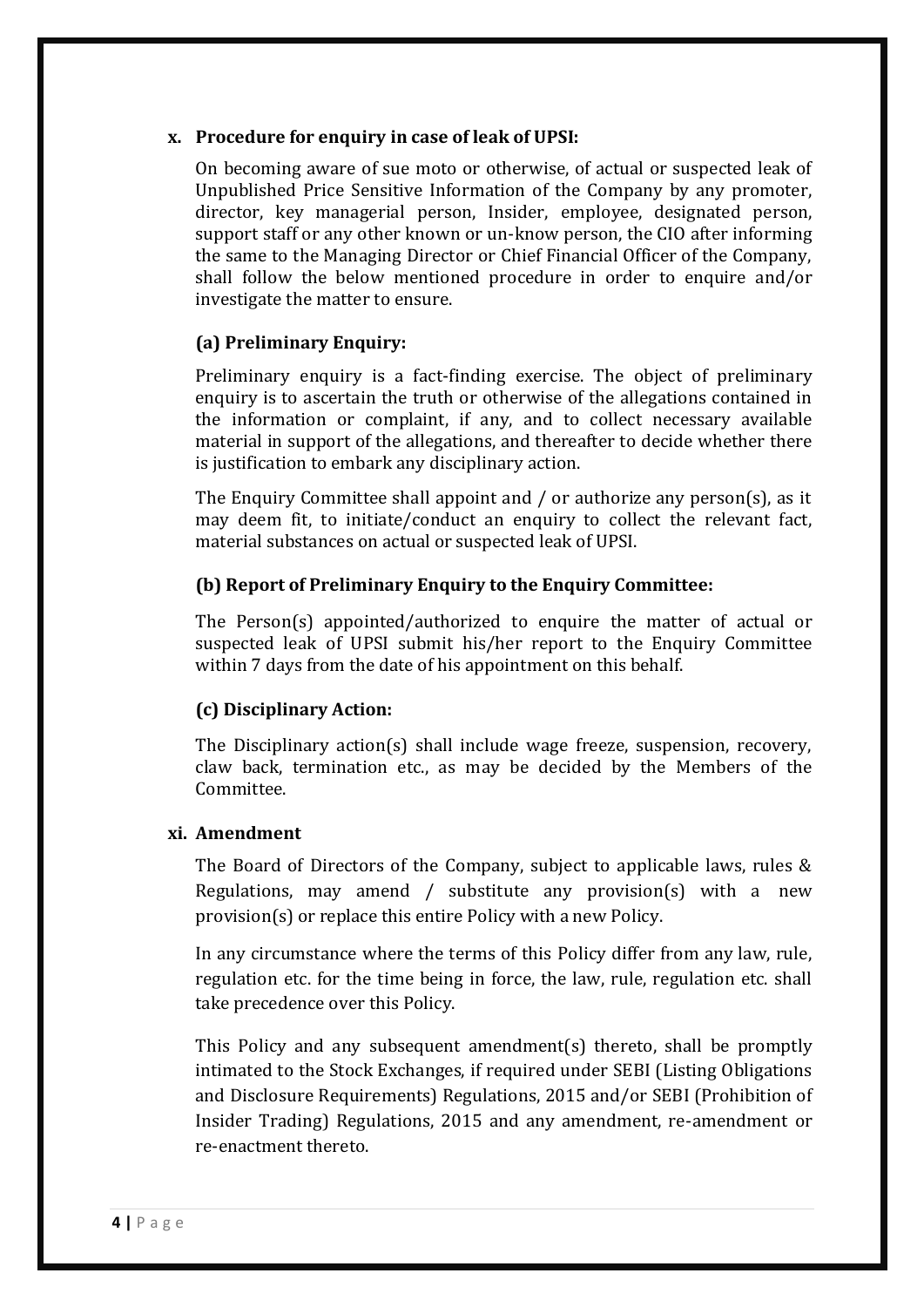#### **Annexure A**

### **Format for Intimation of Actual or Suspected leak of UPSI to the Stock Exchanges Pursuant to Regulation 30 of SEBI (Listing Obligations and Disclosure Requirements) Regulation, 2015**

**To, The Manager-Listing, NSE Limited** Exchange Plaza, Bandra Kurla Complex, Bandra (E) Mumbai - 400051

Dear Sir / Madam,

### **Sub: Intimation of actual or suspected leak of UPSI pursuant to Regulation 30 of SEBI (Listing Obligations and Disclosure Requirements) Regulation, 2015.**

Pursuant to Regulation 30 of SEBI (Listing Obligations and Disclosure Requirements) Regulation, 2015, we are reporting actual or suspected leak of Unpublished Price Sensitive Information (UPSI) of the Company, as follows;

| Name of Offender, if known.            |        |
|----------------------------------------|--------|
| Name of Organization.                  |        |
| Designation                            |        |
| (Employee, Insider, Designated Person) |        |
| or any other)                          |        |
| Nature of Information                  |        |
| Whether any action initiated by the    | Yes/No |
| Company.                               |        |
| If yes, narration of the same          |        |

Request you to kindly take the aforementioned on your records.

Thanking you,

Yours faithfully,

#### **For DESTINY LOGISTICS & INFRA LIMITED**

**Company Secretary & Compliance Officer**